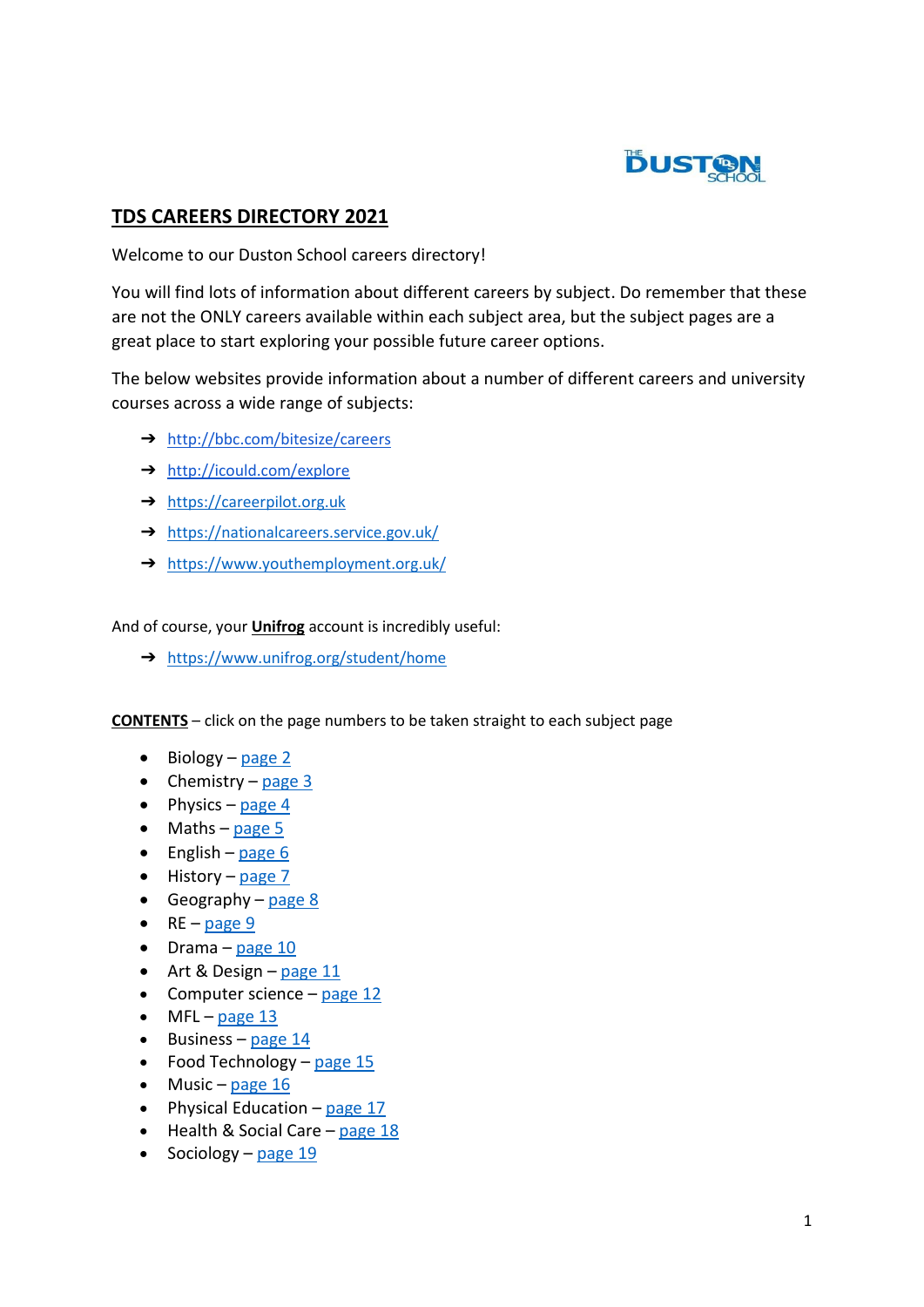## <span id="page-1-0"></span>**BIOLOGY**

Click on the links below to find out more about the different careers available using **Biology**. You will find out entry requirements, university and apprenticeship opportunities, average salaries and much more!

1. General Practitioner (GP)

<https://www.careerpilot.org.uk/job-sectors/medical/job-profile/gp>

2. Doctor (in a hospital)

<https://www.careerpilot.org.uk/job-sectors/medical/job-profile/hospital-doctor>

3. Nurse (in a hospital)

<https://www.careerpilot.org.uk/job-sectors/medical/job-profile/nurse>

4. Pharmacologist

<https://www.careerpilot.org.uk/job-sectors/medical/job-profile/pharmacologist>

5. Speech and Language Therapist

<https://www.careerpilot.org.uk/job-sectors/childcare/job-profile/speech-and-language-therapist>

6. Optometrist

<https://nationalcareers.service.gov.uk/job-profiles/optometrist>

7. Biomedical scientist

<https://www.careerpilot.org.uk/job-sectors/environment/job-profile/biomedical-scientist>

8. Midwifery

<https://www.unifrog.org/student/subjects/helping-people/nursing-and-midwifery>

9. Vet

<https://nationalcareers.service.gov.uk/job-profiles/vet#HowToBecome>

#### **Real world examples** – watch videos of people who work in careers using **Biology**

A GP - <https://icould.com/stories/adebola/>

An optometrist - <https://icould.com/stories/tulsi/> an[d https://icould.com/stories/holly/](https://icould.com/stories/holly/)

A dentist - <https://icould.com/stories/anna-k/>

A midwife - <https://icould.com/stories/benash/>

A surgeon - <https://www.unifrog.org/student/subjects/featured/medicine>

A biomedical scientist - [https://www.unifrog.org/student/subjects/featured/medical-and-health](https://www.unifrog.org/student/subjects/featured/medical-and-health-sciences)[sciences](https://www.unifrog.org/student/subjects/featured/medical-and-health-sciences)

A Zoology student - <https://www.unifrog.org/student/subjects/area-sciences/zoology>

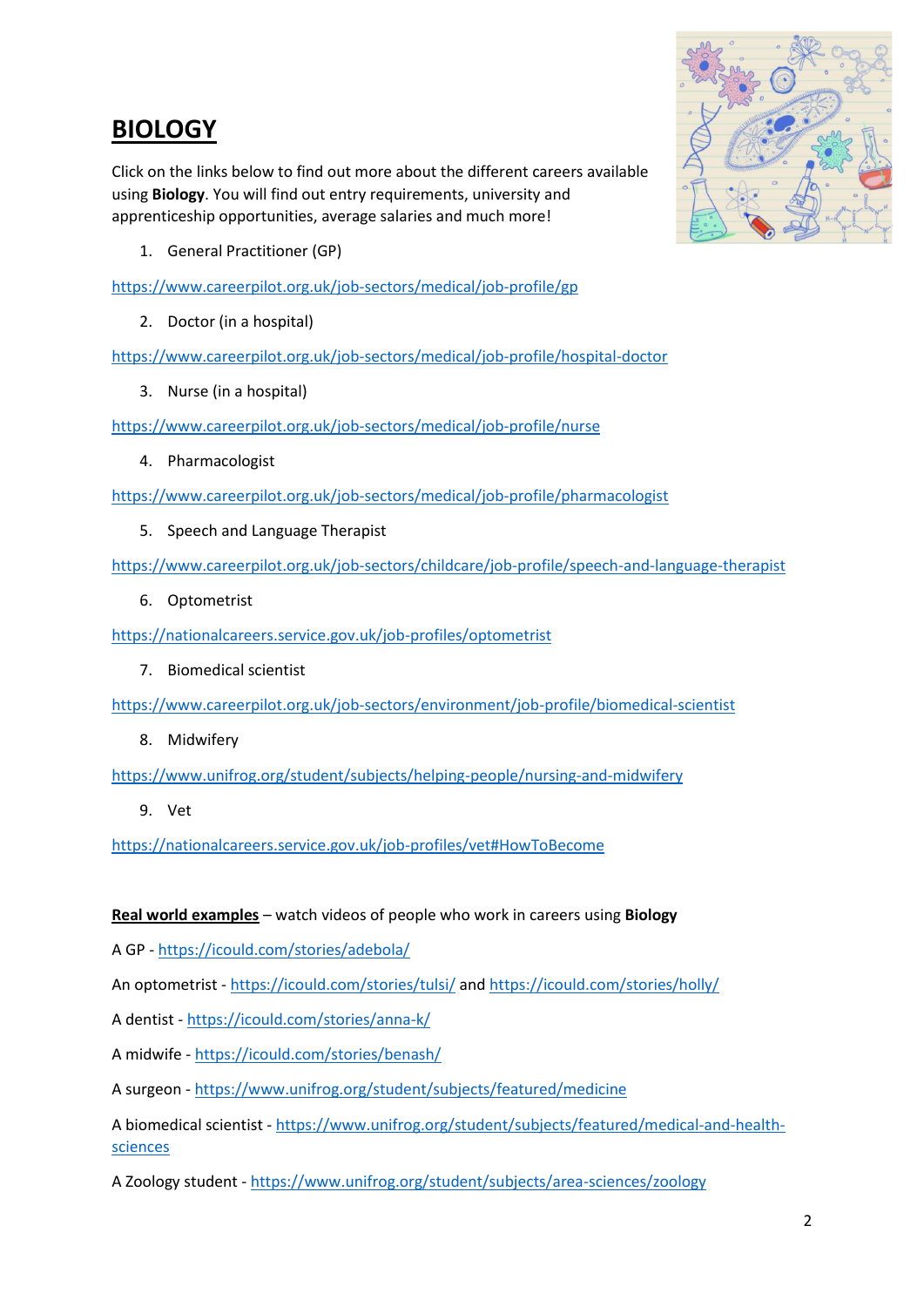### <span id="page-2-0"></span>**CHEMISTRY**

Click on the links below to find out more about the different careers available using **Chemistry**. You will find out entry requirements, university and apprenticeship opportunities, average salaries and much more!



1. Anaesthetist

<https://www.careerpilot.org.uk/job-sectors/medical/job-profile/anaesthetist>

2. Chemical Engineer

<https://www.unifrog.org/student/subjects/area-sciences/chemical-engineering>

3. Chemist

<https://www.careerpilot.org.uk/job-sectors/science/job-profile/chemist>

4. Forensic Scientist

<https://www.careerpilot.org.uk/job-sectors/data-network/job-profile/forensic-scientist>

5. Pharmacist

<https://nationalcareers.service.gov.uk/job-profiles/pharmacist>

6. Laboratory technician

<https://www.careerpilot.org.uk/job-sectors/science/job-profile/laboratory-technician>

7. Investment banking

<https://icould.com/stories/yvonne/>

#### **Real world examples** – watch videos and read stories about people who work in careers using **Chemistry:**

A pharmacist - [https://www.unifrog.org/student/subjects/area-sciences/pharmacy-and](https://www.unifrog.org/student/subjects/area-sciences/pharmacy-and-pharmacology)[pharmacology](https://www.unifrog.org/student/subjects/area-sciences/pharmacy-and-pharmacology)

Studying chemistry at university - [https://www.unifrog.org/student/subjects/area](https://www.unifrog.org/student/subjects/area-sciences/chemistry)[sciences/chemistry](https://www.unifrog.org/student/subjects/area-sciences/chemistry)

Studying sports science at university - [https://www.unifrog.org/student/subjects/area](https://www.unifrog.org/student/subjects/area-sciences/sport-science)[sciences/sport-science](https://www.unifrog.org/student/subjects/area-sciences/sport-science)

A research scientist - <https://www.bbc.co.uk/bitesize/articles/zv2skmn>

A chemist - <https://www.bbc.co.uk/bitesize/articles/zkw6cqt>

A clinical research scientist - <https://www.bbc.co.uk/bitesize/articles/zrgn92p>

A paramedic - <https://www.bbc.co.uk/bitesize/articles/zmwsscw>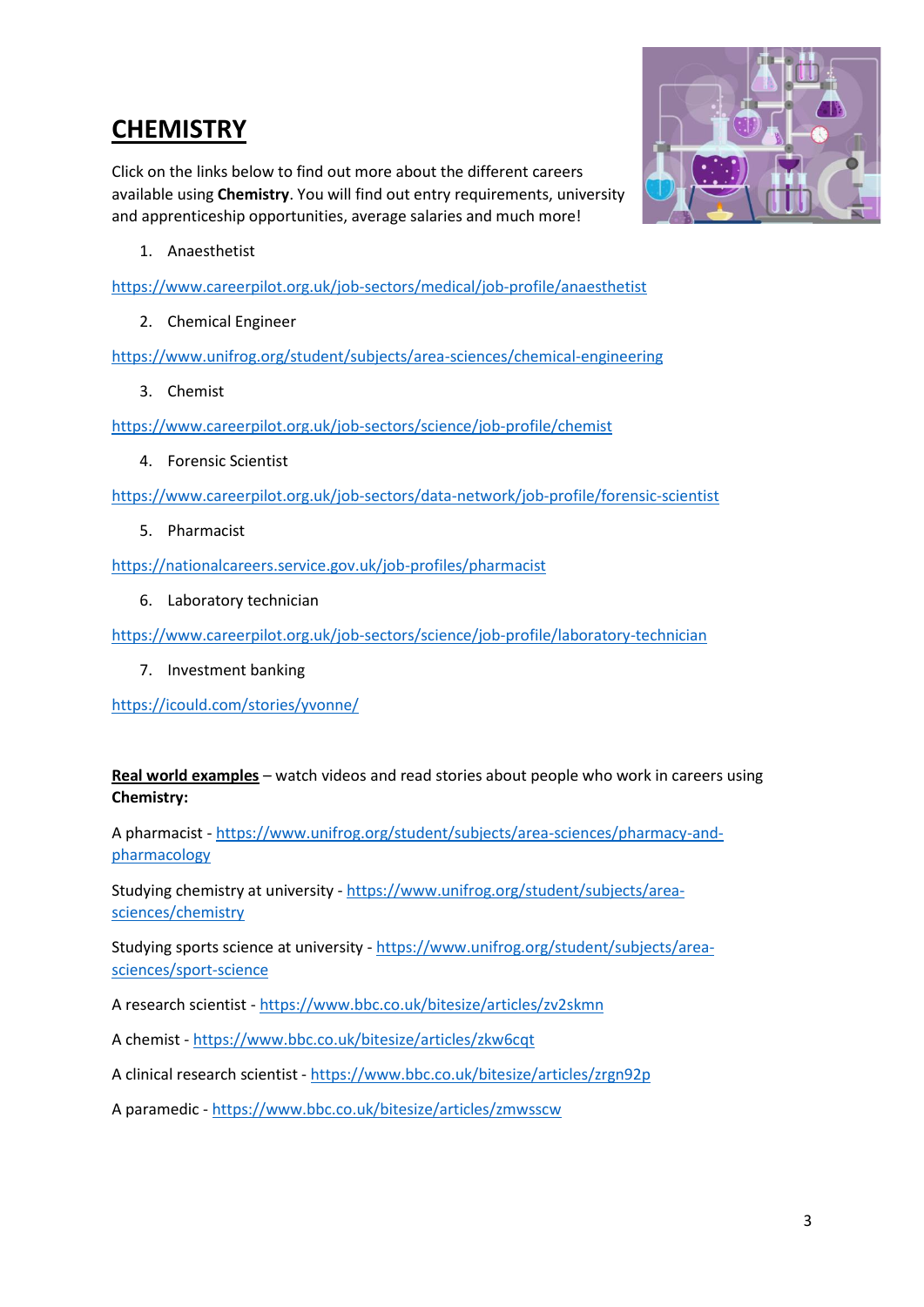### <span id="page-3-0"></span>**PHYSICS**

Click on the links below to find out more about the different careers available using **Physics**. You will find out entry requirements, university and apprenticeship opportunities, average salaries and much more!



1. Aerospace Engineer

<https://www.careerpilot.org.uk/job-sectors/engineering-design/job-profile/aerospace-engineer>

2. Astronomer

<https://www.careerpilot.org.uk/job-sectors/science/job-profile/astronomer>

3. Broadcast Engineer

<https://nationalcareers.service.gov.uk/job-profiles/broadcast-engineer>

4. Civil Engineer

<https://www.careerpilot.org.uk/job-sectors/design-planning/job-profile/civil-engineer>

5. Energy Engineer

<https://www.careerpilot.org.uk/job-sectors/design-planning/job-profile/energy-engineer>

6. Meteorologist

<https://nationalcareers.service.gov.uk/job-profiles/meteorologist>

7. Nuclear Engineer

<https://www.careerpilot.org.uk/job-sectors/engineering-design/job-profile/nuclear-engineer>

#### **Real world examples** – watch videos and read stories about people who work in careers using **Physics:**

Studying Physics at university - <https://www.unifrog.org/student/subjects/area-sciences/physics>

Working on a nuclear site - <https://www.bbc.co.uk/bitesize/articles/zrw647h>

A minerals technology apprentice - <https://www.bbc.co.uk/bitesize/articles/zhhjy9q>

An aerospace engineer apprentice - <https://www.bbc.co.uk/bitesize/articles/zjq3jhv>

An aerospace engineer - <https://www.bbc.co.uk/bitesize/articles/znj9scw>

An electrical engineer - <https://www.bbc.co.uk/bitesize/articles/zvqyqp3>

An electrician - <https://www.bbc.co.uk/bitesize/articles/zrpdf4j>

A Formula 1 engineer - <https://www.bbc.co.uk/bitesize/articles/zvk3jhv>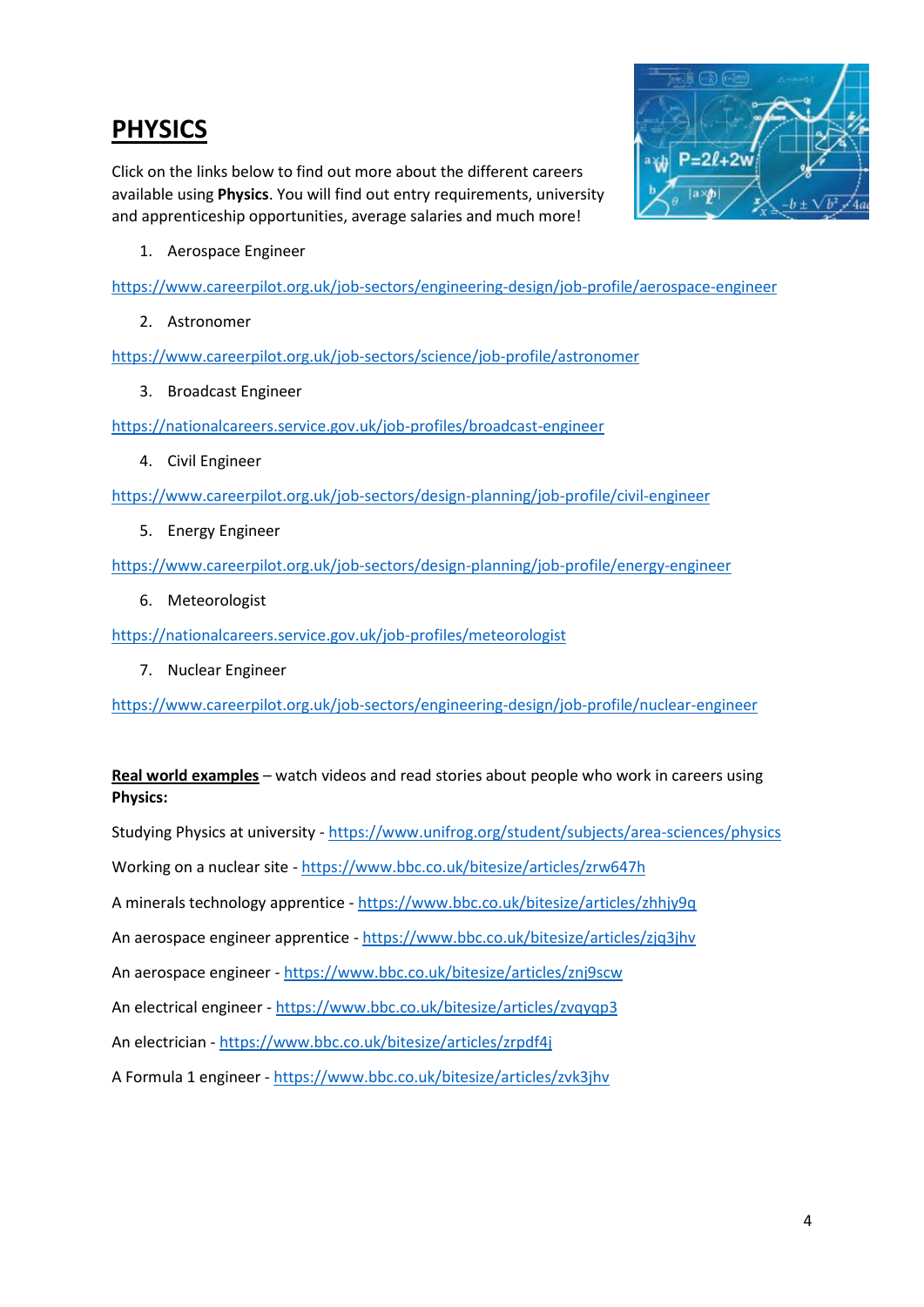### <span id="page-4-0"></span>**MATHS**



Click on the links below to find out more about the different careers available using **Maths**. You will find out entry requirements, university and apprenticeship opportunities, average salaries and much more!

1. Accountant

<https://nationalcareers.service.gov.uk/job-profiles/private-practice-accountant>

2. Actuary

<https://www.careerpilot.org.uk/job-sectors/finance-accounting/job-profile/actuary>

3. Cyber Intelligence Officer

<https://www.careerpilot.org.uk/job-sectors/data-network/job-profile/cyber-intelligence-officer>

4. Economist

<https://nationalcareers.service.gov.uk/job-profiles/economist>

5. Finance Adviser

<https://www.careerpilot.org.uk/job-sectors/finance-accounting/job-profile/financial-adviser>

6. Software Developer

<https://www.careerpilot.org.uk/job-sectors/software-systems/job-profile/software-developer>

7. Stockbroker

<https://www.careerpilot.org.uk/job-sectors/finance-accounting/job-profile/stockbroker>

8. Architect

<https://www.bbc.co.uk/bitesize/articles/z7thd6f>

9. A statistician

<https://www.unifrog.org/student/subjects/area-mathematical-sciences/statistics-and-econometrics>

**Real world examples** – watch videos and read stories about people who work in careers using **Maths:**

A software engineer - [https://www.unifrog.org/student/subjects/area-mathematical](https://www.unifrog.org/student/subjects/area-mathematical-sciences/software-engineering)[sciences/software-engineering](https://www.unifrog.org/student/subjects/area-mathematical-sciences/software-engineering)

Computer Game Designer - [https://www.unifrog.org/student/subjects/area-mathematical](https://www.unifrog.org/student/subjects/area-mathematical-sciences/computer-games-design-and-games-programming)[sciences/computer-games-design-and-games-programming](https://www.unifrog.org/student/subjects/area-mathematical-sciences/computer-games-design-and-games-programming)

An architect - <https://www.bbc.co.uk/bitesize/articles/z7thd6f>

Studying maths at university - [https://www.unifrog.org/student/subjects/area-mathematical](https://www.unifrog.org/student/subjects/area-mathematical-sciences/mathematics)[sciences/mathematics](https://www.unifrog.org/student/subjects/area-mathematical-sciences/mathematics)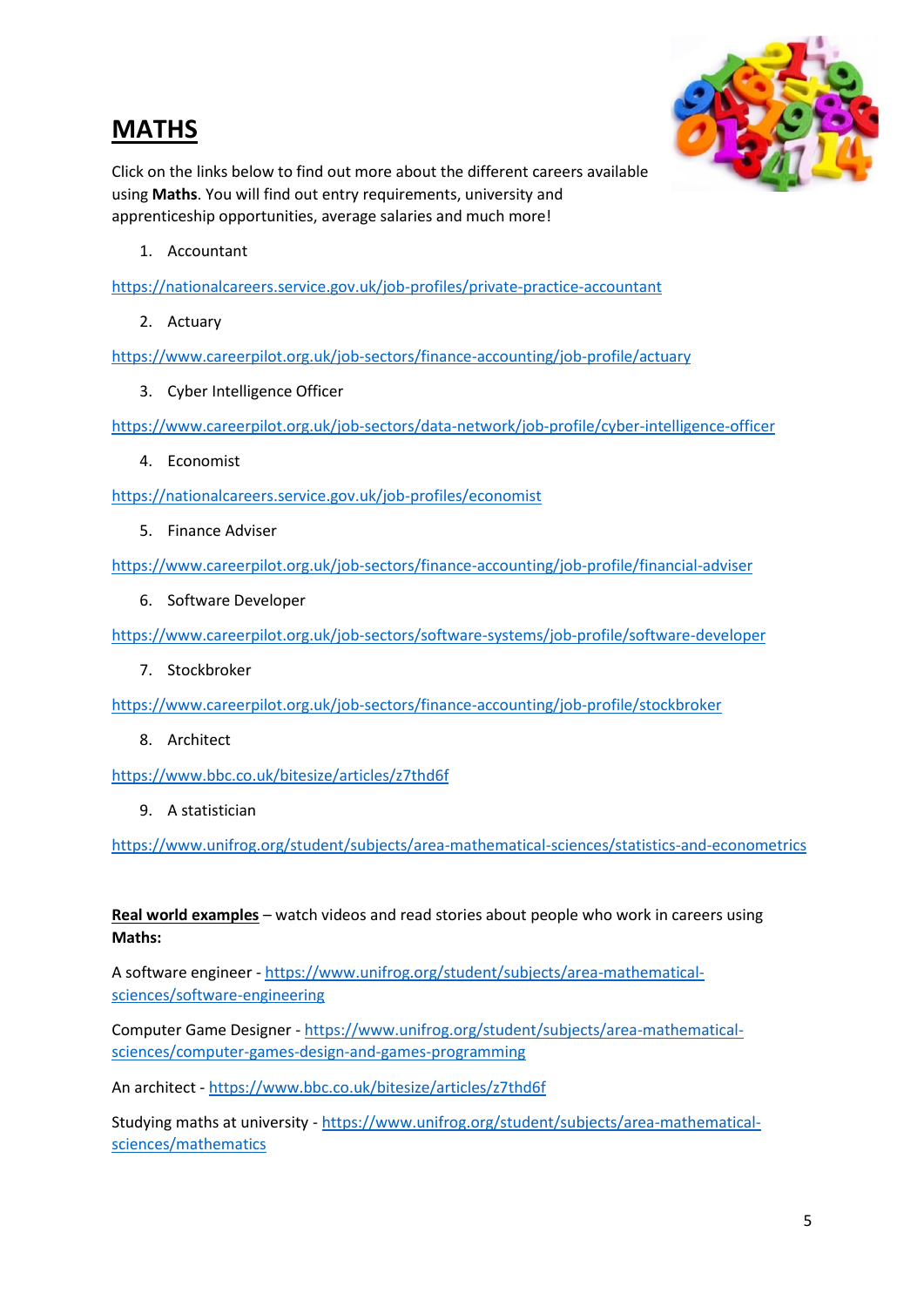#### <span id="page-5-0"></span>**ENGLISH**

Click on the links below to find out more about the different careers available using **English**. You will find out entry requirements, university and apprenticeship opportunities, average salaries and much more!



1. Advertising copywriter (produce words for print, TV, radio and online adverts)

<https://www.careerpilot.org.uk/job-sectors/sales-marketing/job-profile/advertising-copywriter>

2. Commissioning Editor (buy authors, book titles and ideas for publication)

<https://www.careerpilot.org.uk/job-sectors/media/job-profile/commissioning-editor>

3. Marketing executive

<https://www.careerpilot.org.uk/job-sectors/sales-marketing/job-profile/marketing-executive>

4. Magazine journalist

<https://nationalcareers.service.gov.uk/job-profiles/magazine-journalist>

5. Newspaper journalist

<https://nationalcareers.service.gov.uk/job-profiles/newspaper-journalist>

6. Screenwriter

<https://www.careerpilot.org.uk/job-sectors/games/job-profile/screenwriter>

7. Publishing

<https://www.unifrog.org/student/subjects/words/publishing>

#### **Real world examples** – watch videos and read stories about people who work in careers using **English:**

A marketing executive - <https://www.bbc.co.uk/bitesize/articles/zf4fhbk>

An apprentice journalist - <https://www.bbc.co.uk/bitesize/articles/z46p8xs>

Study creative writing at university - [https://www.unifrog.org/student/subjects/words/creative](https://www.unifrog.org/student/subjects/words/creative-writing)[writing](https://www.unifrog.org/student/subjects/words/creative-writing)

Marketing - <https://www.unifrog.org/student/subjects/words/marketing>

A sports journalist - <https://www.bbc.co.uk/bitesize/articles/zr3xwty>

Freelance writer - <https://www.bbc.co.uk/bitesize/articles/zbgc6v4>

Study English language at university - <https://www.unifrog.org/student/subjects/keywords/english>

Journalist - <https://www.bbc.co.uk/bitesize/articles/z4ykscw>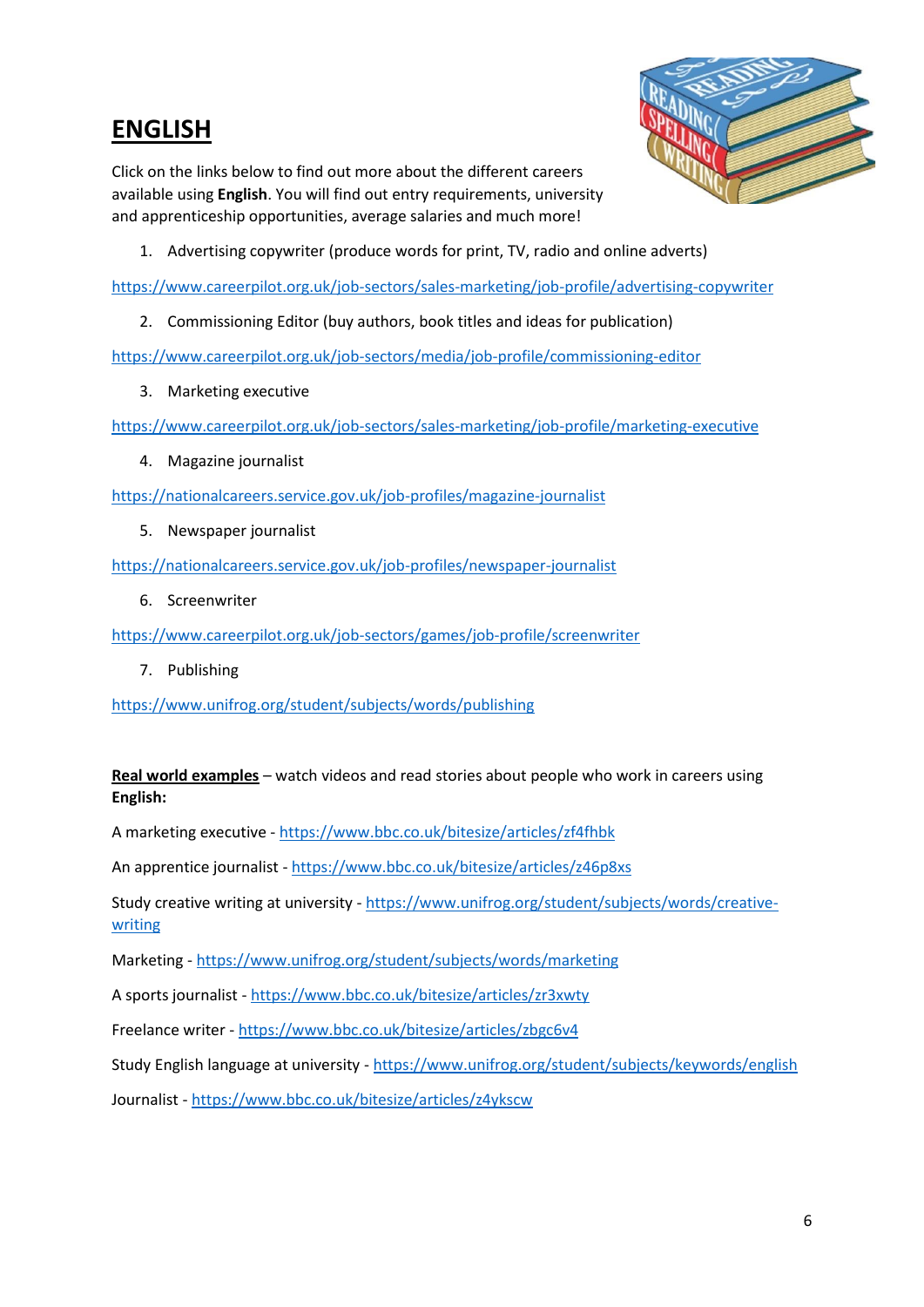## <span id="page-6-0"></span>**HISTORY**



Click on the links below to find out more about the different careers available using **History**. You will find out entry requirements, university and apprenticeship opportunities, average salaries and much more!

1. Archaeologist

<https://nationalcareers.service.gov.uk/job-profiles/archaeologist>

2. Archivist (look after and preserve historical records)

<https://nationalcareers.service.gov.uk/job-profiles/archivist>

3. Museum curator

<https://icould.com/stories/elizabeth-b-3/>

4. Legal executive

<https://nationalcareers.service.gov.uk/job-profiles/legal-executive>

5. Solicitor

<https://www.careerpilot.org.uk/job-sectors/property-management/job-profile/solicitor>

6. Sub-editor (check written content before it's published in newspapers, magazines and websites)

<https://www.careerpilot.org.uk/job-sectors/media/job-profile/sub-editor>

7. Secondary school teacher

<https://nationalcareers.service.gov.uk/job-profiles/secondary-school-teacher>

#### **Real world examples** – watch videos and read stories about people who work in careers using **History:**

Partner at a law firm - <https://icould.com/stories/anne-marie-p/>

Solicitor - <https://icould.com/stories/jeremy-p/>

A paralegal - <https://icould.com/stories/john-d/>

Studying history at university - <https://www.unifrog.org/student/subjects/keywords/history>

Historical costume designer - <https://www.bbc.co.uk/bitesize/articles/zwymjsg>

A senior researcher at the BBC - <https://www.bbc.co.uk/bitesize/articles/zv33nrd>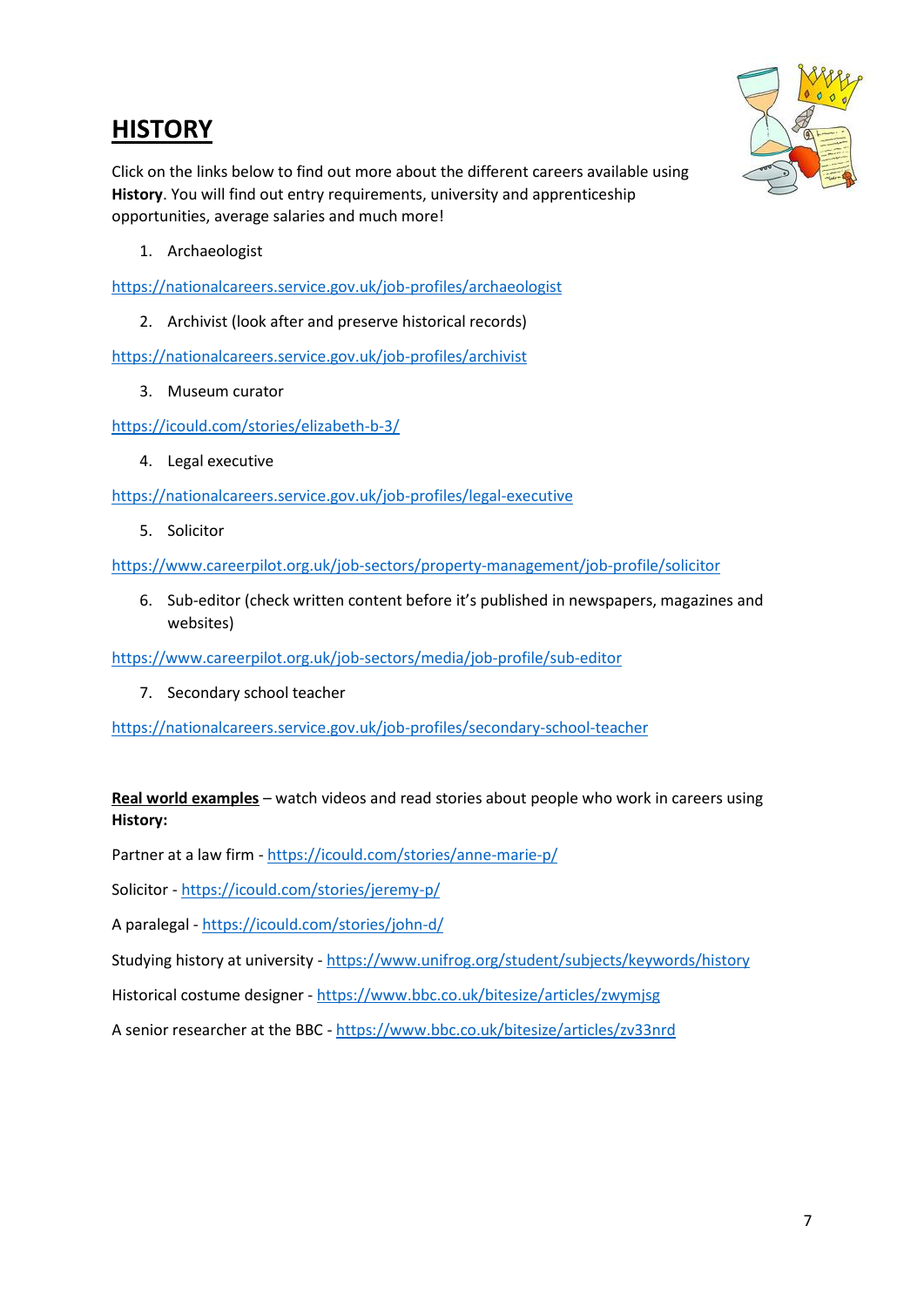## <span id="page-7-0"></span>**GEOGRAPHY**

Click on the links below to find out more about the different careers available using **Geography**. You will find out entry requirements, university and apprenticeship opportunities, average salaries and much more!



1. Cartographer (designing and producing maps such as Google Maps)

<https://www.careerpilot.org.uk/job-sectors/software-systems/job-profile/cartographer>

2. Overseas aid worker (help people overseas affected by man-made and natural disasters)

<https://nationalcareers.service.gov.uk/job-profiles/aid-worker>

3. Airline pilot

<https://nationalcareers.service.gov.uk/job-profiles/airline-pilot>

4. Drone pilot

<https://www.careerpilot.org.uk/job-sectors/agriculture/job-profile/drone-pilot>

5. Ecologist (study the relationship between plants, animals and the environment)

<https://www.careerpilot.org.uk/job-sectors/environment/job-profile/ecologist>

6. Quantity Surveyor

<https://www.careerpilot.org.uk/job-sectors/on-site/job-profile/quantity-surveyor>

7. Seismologist

<https://www.careerpilot.org.uk/job-sectors/environment/job-profile/seismologist>

8. Town or city planner

<https://www.careerpilot.org.uk/job-sectors/design-planning/job-profile/town-planner>

9. Diplomatic Service Officer (protect British interests overseas)

<https://www.careerpilot.org.uk/job-sectors/government/job-profile/diplomatic-service-officer>

**Real world examples** – watch videos and read stories about people who work in careers using **Geography:**

Studying geology at university - <https://www.unifrog.org/student/subjects/keywords/geology>

Studying geography at university - <https://www.unifrog.org/student/subjects/keywords/geography>

A city planner for Westminster Borough Council - <https://icould.com/stories/nicole-n/>

An airline pilot - <https://icould.com/stories/jonathan-g/>

A helicopter pilot - <https://www.bbc.co.uk/bitesize/articles/znbgpg8>

Secondary school geography teacher - <https://www.bbc.co.uk/bitesize/articles/znbgpg8>

A cartographer - <https://icould.com/stories/simon-d/>

A conservation trainee - <https://www.bbc.co.uk/bitesize/articles/zvrv7nb>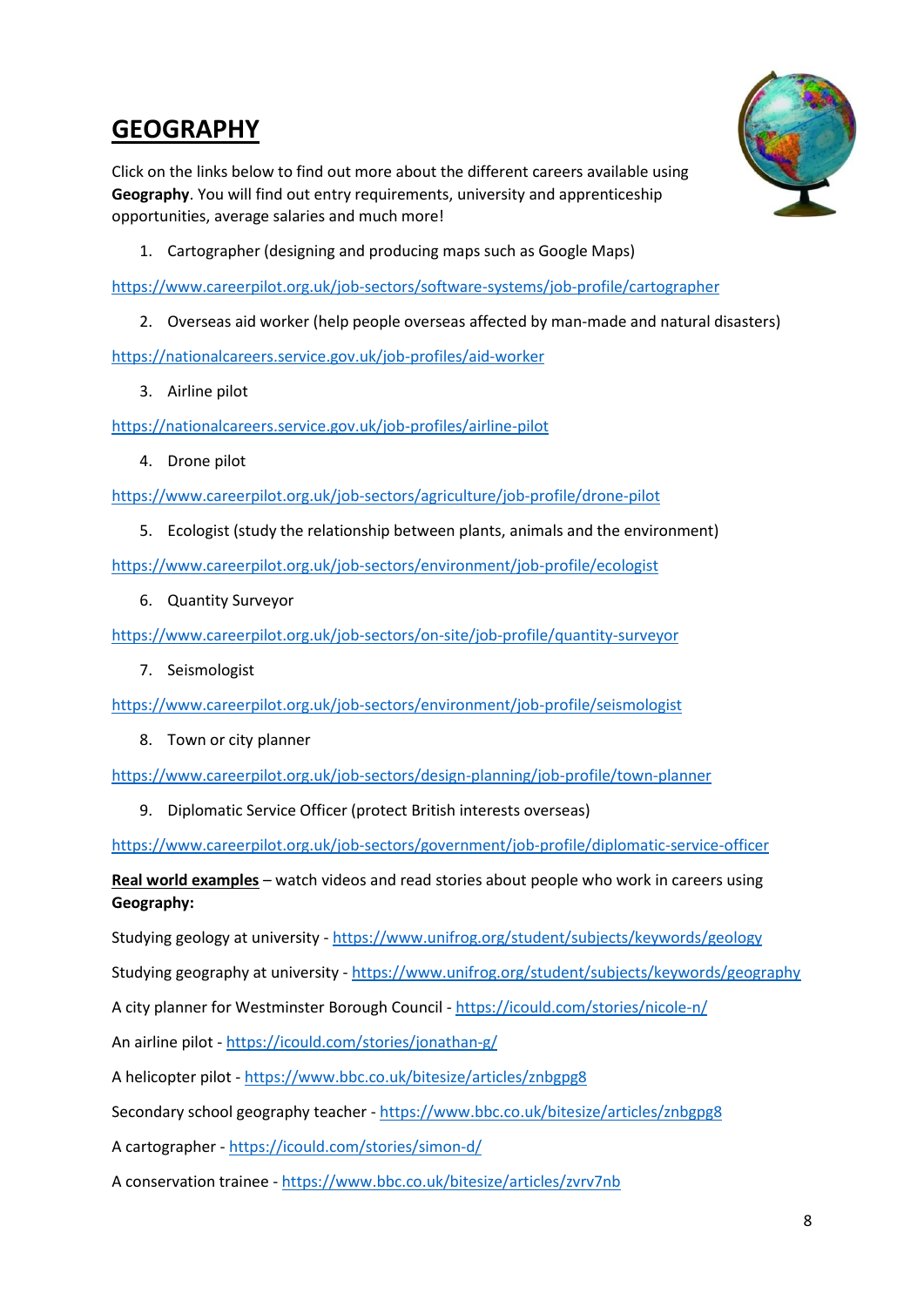## <span id="page-8-0"></span>**RELIGIOUS EDUCATION**



Click on the links below to find out more about the different careers available using **RE**. You will find out entry requirements, university and apprenticeship opportunities, average salaries and much more!

1. Further education lecturer (lecturer at a university)

<https://www.careerpilot.org.uk/job-sectors/education/job-profile/further-education-lecturer>

2. Psychotherapist (use talking techniques and therapies to help people)

<https://www.careerpilot.org.uk/job-sectors/medical/job-profile/psychotherapist>

3. Civil Servant (work in different government departments to help carry out policies)

[https://www.careerpilot.org.uk/job-sectors/admin-hr-legal/job-profile/civil-service-administrative](https://www.careerpilot.org.uk/job-sectors/admin-hr-legal/job-profile/civil-service-administrative-officer)[officer](https://www.careerpilot.org.uk/job-sectors/admin-hr-legal/job-profile/civil-service-administrative-officer)

4. Public Relations Officer (manage an organisation's public image and reputation)

<https://nationalcareers.service.gov.uk/job-profiles/public-relations-officer>

5. Primary School Teacher

<https://www.careerpilot.org.uk/job-sectors/childcare/job-profile/primary-school-teacher>

6. Local government officer

<https://www.careerpilot.org.uk/job-sectors/government/job-profile/local-government-officer>

**Real world examples** – watch videos and read stories about people who work in careers using **RE:**

Studying theology at university - [https://www.unifrog.org/student/subjects/keywords/theology](https://www.unifrog.org/student/subjects/keywords/theology-and-religion)[and-religion](https://www.unifrog.org/student/subjects/keywords/theology-and-religion)

An outreach pastor - <https://www.bbc.co.uk/bitesize/articles/zmg9f4j>

A hospital chaplain - <https://icould.com/stories/anne-a/>

Primary school teacher - <https://icould.com/stories/kelly-a/>

A Member of Parliament (MP) - <https://www.bbc.co.uk/bitesize/articles/z74n6g8>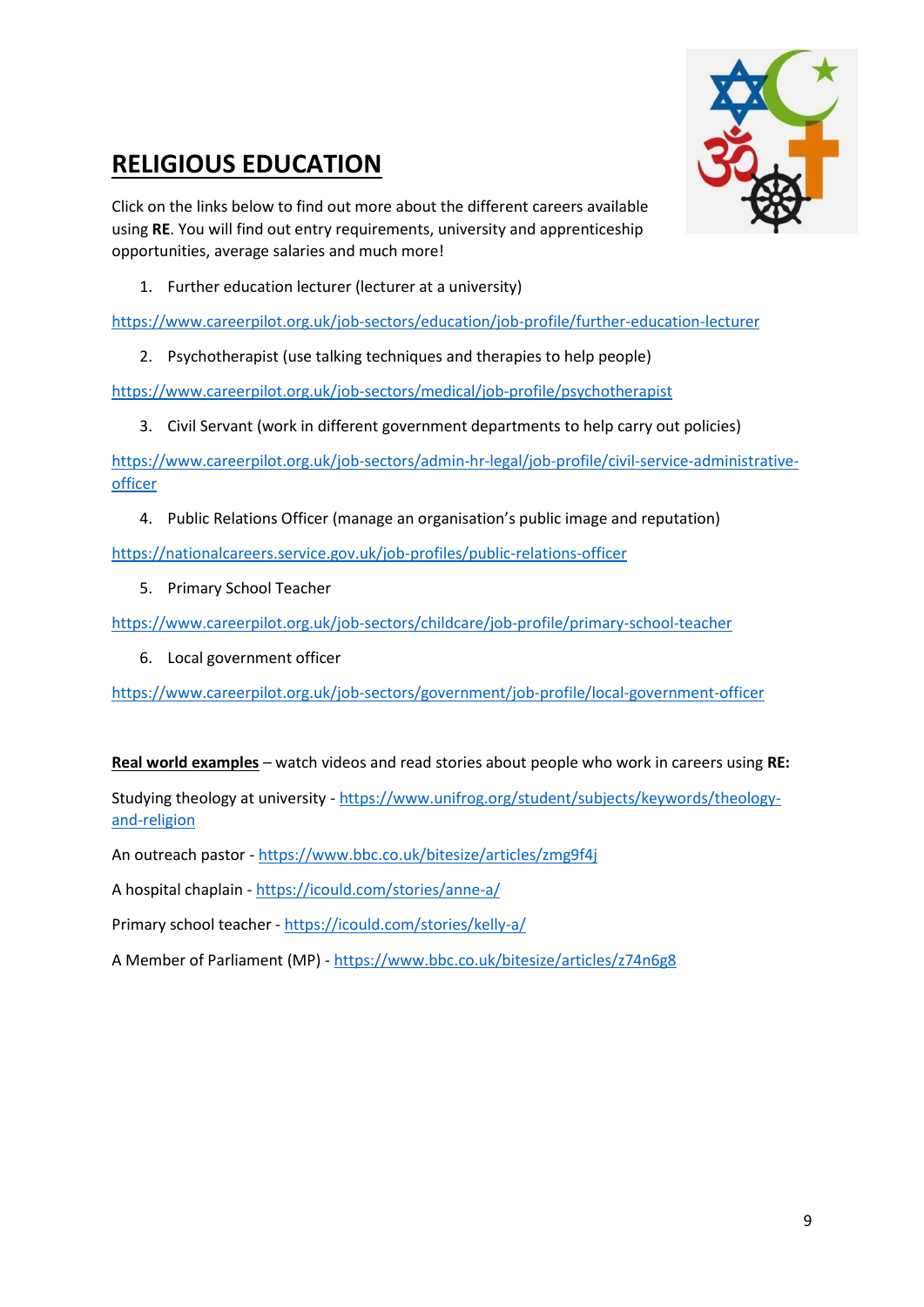#### <span id="page-9-0"></span>**DRAMA**



Click on the links below to find out more about the different careers available using **Drama**. You will find out entry requirements, university and apprenticeship opportunities, average salaries and much more!

1. Actor

<https://www.careerpilot.org.uk/job-sectors/performing-arts/job-profile/actor>

2. Arts Administrator (help to organise events and exhibitions)

<https://www.careerpilot.org.uk/job-sectors/arts-crafts/job-profile/arts-administrator>

3. Dramatherapist

<https://www.careerpilot.org.uk/job-sectors/childcare/job-profile/dramatherapist>

4. Director of photography (manage lighting and camera crews for TV and film)

<https://nationalcareers.service.gov.uk/job-profiles/director-of-photography>

5. Set designer

<https://www.careerpilot.org.uk/job-sectors/design/job-profile/set-designer>

6. Youth worker

<https://nationalcareers.service.gov.uk/job-profiles/youth-worker>

7. Social media manager

<https://www.careerpilot.org.uk/job-sectors/social-media/job-profile/social-media-manager>

8. Community arts worker

<https://www.careerpilot.org.uk/job-sectors/arts-crafts/job-profile/community-arts-worker>

**Real world examples** – watch videos and read stories about people who work in careers using **Drama:**

Studying drama and theatre studies at universities <https://www.unifrog.org/student/subjects/keywords/drama-and-theatre-studies>

A hair and make-up artist - <https://www.bbc.co.uk/bitesize/articles/z49fhcw>

A radio presenter - <https://www.bbc.co.uk/bitesize/articles/zd778xs>

A technical theatre apprentice - <https://www.bbc.co.uk/bitesize/articles/zrpct39>

A prop maker - <https://www.bbc.co.uk/bitesize/articles/zr8fjhv>

An actor - <https://www.bbc.co.uk/bitesize/articles/z6yg2sg>

A theatre wardrobe technician - <https://www.bbc.co.uk/bitesize/articles/znmxrj6>

A sound engineer - <https://www.bbc.co.uk/bitesize/articles/z4jn2sg>

A stage manager - <https://www.bbc.co.uk/bitesize/articles/zdbjcqt>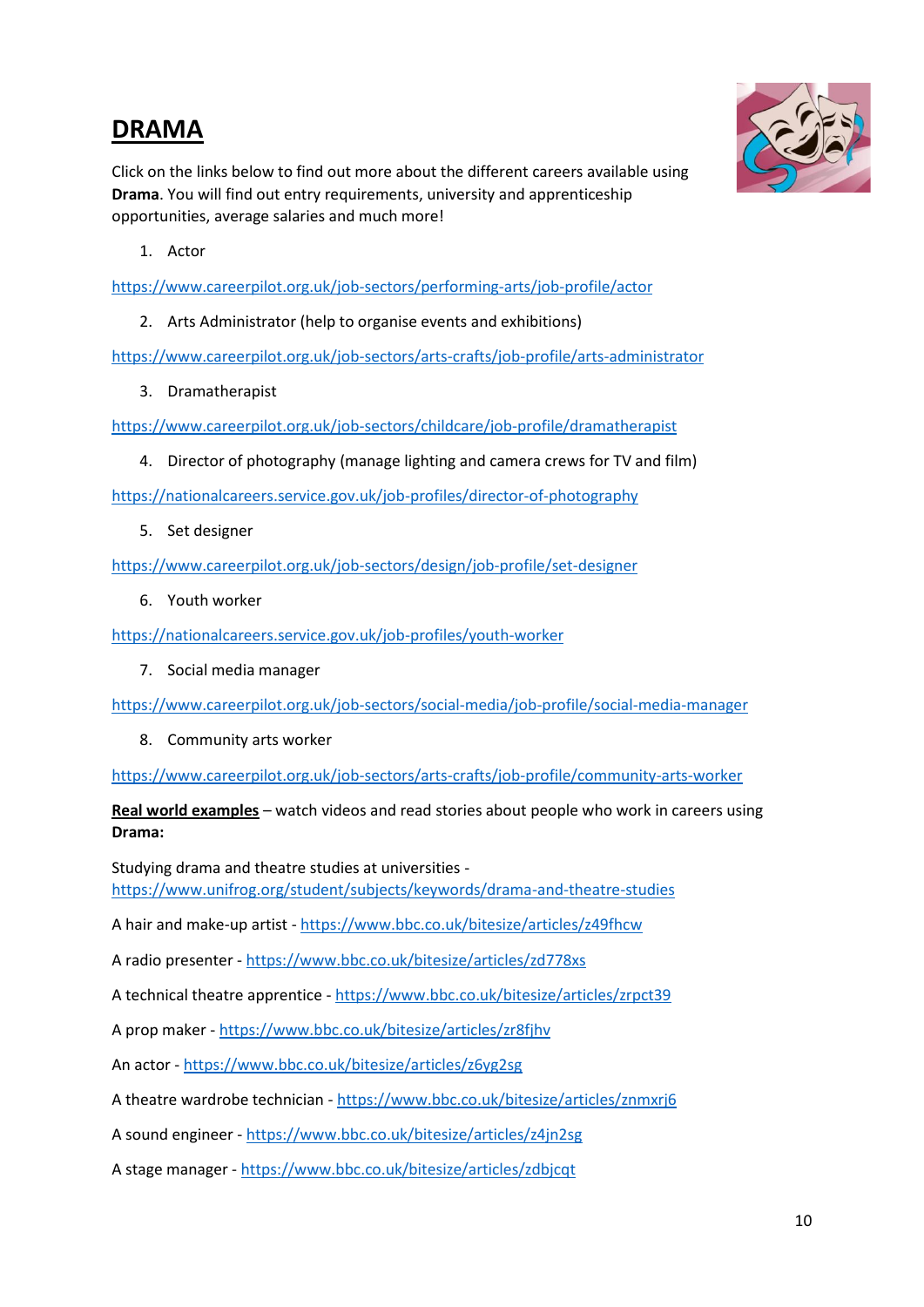## **Art and Design**

Click on the links below to find out more about the different careers available using **Art and Design**. You will find out entry requirements, university and apprenticeship opportunities, average salaries and much more!



1. Advertising art director

<https://www.careerpilot.org.uk/job-sectors/sales-marketing/job-profile/advertising-art-director>

2. Animator

<https://www.careerpilot.org.uk/job-sectors/design/job-profile/animator>

3. Art gallery curator

<https://www.careerpilot.org.uk/job-sectors/arts-crafts/job-profile/art-gallery-curator>

4. Graphic designer

<https://www.bbc.co.uk/bitesize/articles/zhf7qp3>

5. Fashion designer

<https://nationalcareers.service.gov.uk/job-profiles/fashion-designer>

6. Textile designer

<https://www.careerpilot.org.uk/job-sectors/design/job-profile/textile-designer>

7. User (UX) experience design (create websites and apps to meet consumer needs)

<https://www.careerpilot.org.uk/job-sectors/media/job-profile/ux-designer>

8. Visual merchandiser (create eye-catching displays in shops)

<https://www.careerpilot.org.uk/job-sectors/retail/job-profile/visual-merchandiser>

**Real world examples** – watch videos and read stories about people who work in careers using **Art and Design:**

Studying Fine Art at university - <https://www.unifrog.org/student/subjects/keywords/fine-art>

Studying Graphic Design at university <https://www.unifrog.org/student/subjects/keywords/graphic-design>

A user experience designer - <https://www.bbc.co.uk/bitesize/articles/zm2rvk7>

A graphic designer at the V&A museum - <https://icould.com/stories/joanne-g/>

A costume designer - <https://icould.com/stories/hannah-l/>

An animator - <https://icould.com/stories/maxwell-o/>

A fashion designer for the high street - <https://icould.com/stories/jeni-b/>

A computer game modeller - <https://icould.com/stories/mark-b-2/>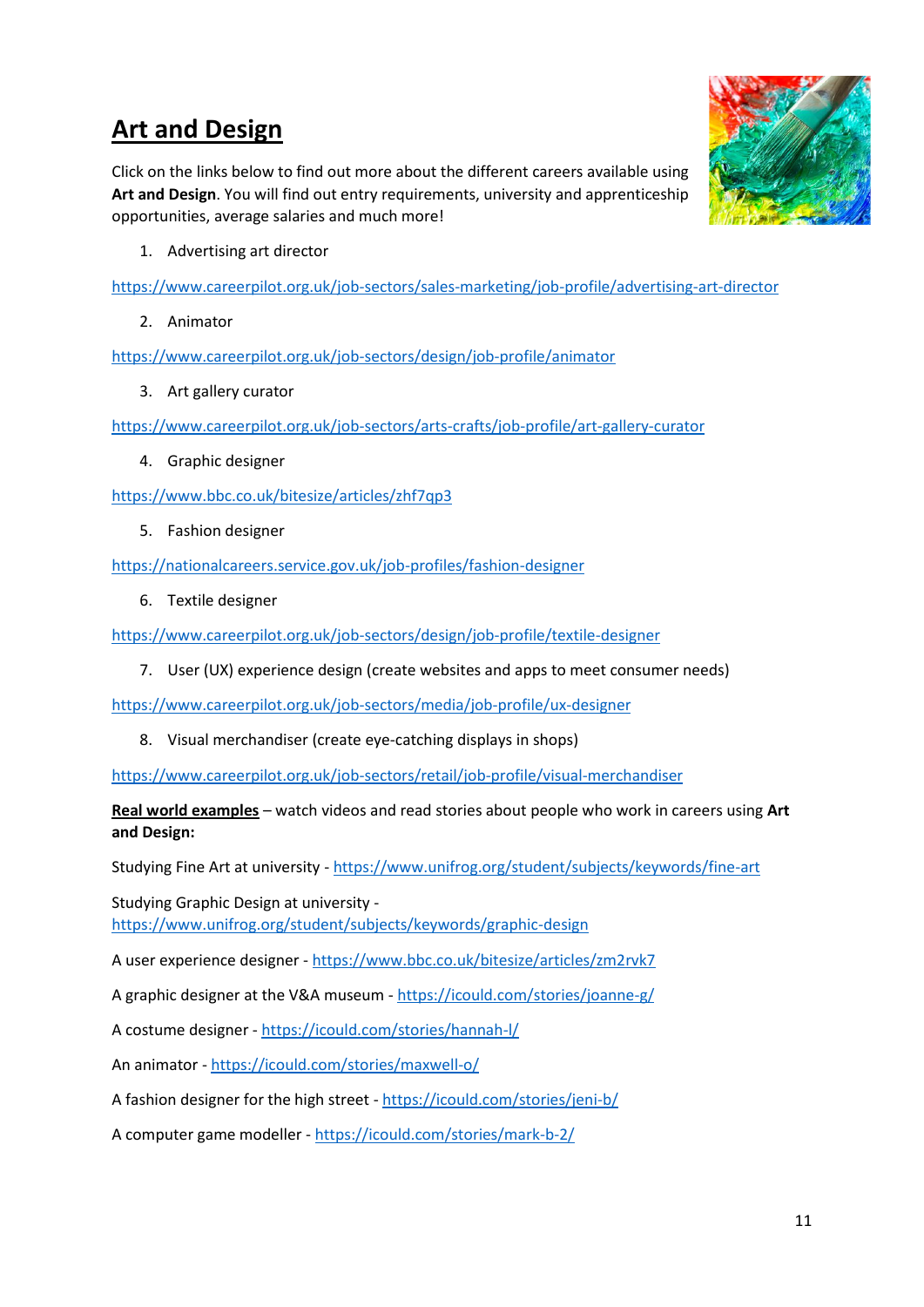## <span id="page-11-0"></span>**Computer Science**

Click on the links below to find out more about the different careers

available using **Computer Science**. You will find out entry requirements, university and apprenticeship opportunities, average salaries and much more!

1. App developer

<https://www.careerpilot.org.uk/job-sectors/software-systems/job-profile/app-developer>

2. Automotive engineer (design, develop, test and build cars and motorbikes)

<https://www.careerpilot.org.uk/job-sectors/engineering-design/job-profile/automotive-engineer>

3. Computer games developer

<https://nationalcareers.service.gov.uk/job-profiles/computer-games-developer>

4. Cyber intelligence officer (gather information about threats to IT)

<https://www.careerpilot.org.uk/job-sectors/data-network/job-profile/cyber-intelligence-officer>

5. IT Director (manage the development of IT systems for organisations)

[https://www.careerpilot.org.uk/job-sectors/data-network/job-profile/head-of-it-\(it-director\)](https://www.careerpilot.org.uk/job-sectors/data-network/job-profile/head-of-it-(it-director))

6. Software engineer

<https://www.bbc.co.uk/bitesize/articles/zk32gwx>

7. Web designer (design new websites and develop existing ones)

<https://www.careerpilot.org.uk/job-sectors/design/job-profile/web-designer>

8. Broadcast engineer (make sure TV, radio and online broadcasts run smoothly)

<https://www.careerpilot.org.uk/job-sectors/media/job-profile/broadcast-engineer>

**Real world examples** – watch videos and read stories about people who work in careers using **Computer Science:**

Study electronic engineering at university <https://www.unifrog.org/student/subjects/keywords/electronic-and-electrical-engineering>

Study computer science and AI at university (with industry placements) <https://www.unifrog.org/student/subjects/featured/computer-science-and-ai>

Study Computer Games Programming at university [https://www.unifrog.org/student/subjects/featured/computer-games-design-and-games](https://www.unifrog.org/student/subjects/featured/computer-games-design-and-games-programming)[programming](https://www.unifrog.org/student/subjects/featured/computer-games-design-and-games-programming)

Cyber Security apprentice - <https://www.bbc.co.uk/bitesize/articles/zjvf2sg>

A software engineer - <https://www.unifrog.org/student/subjects/featured/software-engineering>

A coder - <https://www.bbc.co.uk/bitesize/articles/zmq3jhv>

An app developer - <https://www.bbc.co.uk/bitesize/articles/zhgn92p>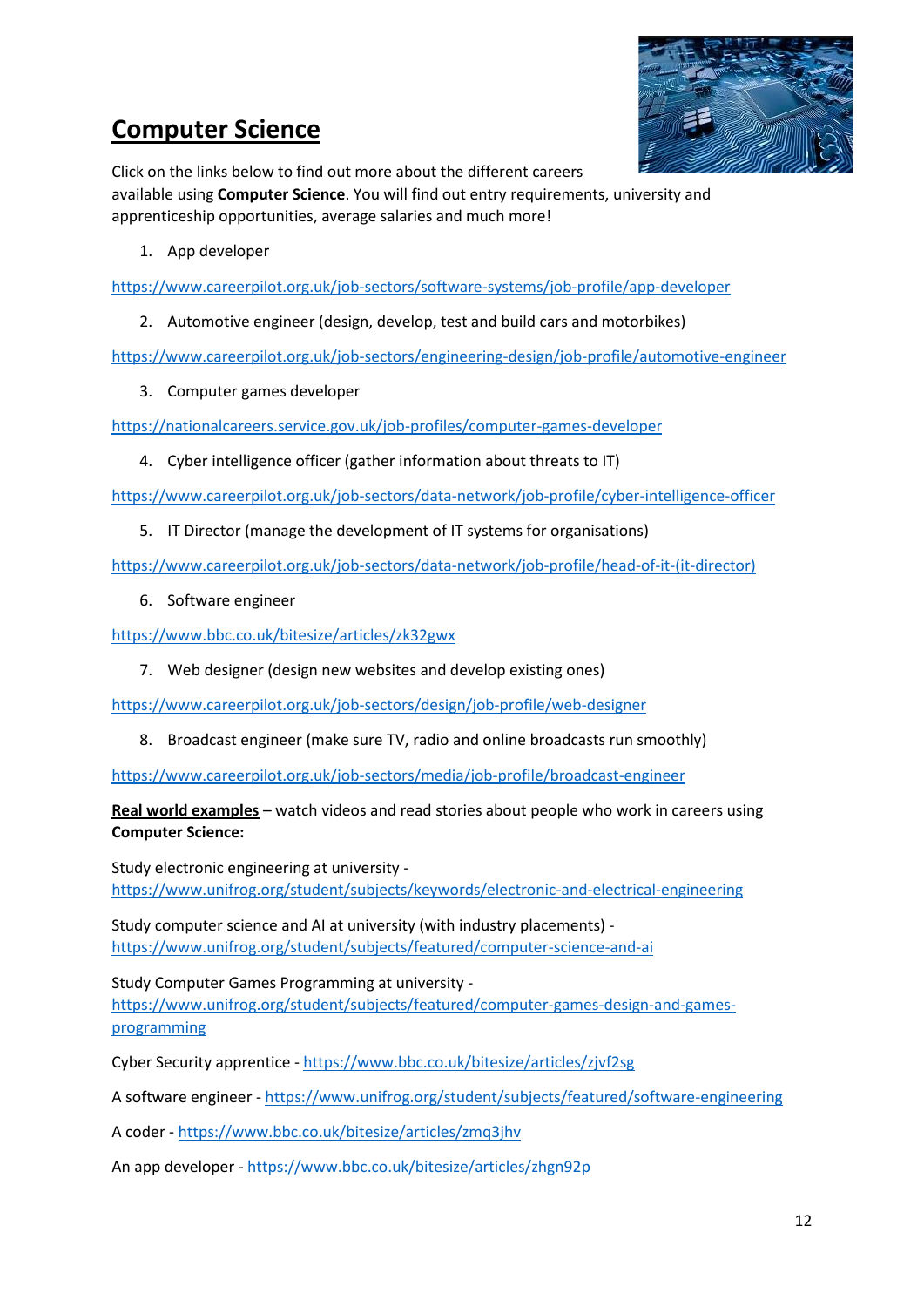# **Modern Foreign Languages (MFL)**

Click on the links below to find out more about the different careers available using **MFL**. You will find out entry requirements, university and apprenticeship opportunities, average salaries and much more!

<span id="page-12-0"></span>

1. English as a foreign language (EFL) teacher

<https://www.careerpilot.org.uk/job-sectors/education/job-profile/efl-teacher>

2. Events manager (organise and run business, promotional and social events)

<https://www.careerpilot.org.uk/job-sectors/events/job-profile/events-manager>

3. Cabin crew

<https://www.careerpilot.org.uk/job-sectors/food-drink/job-profile/cabin-crew>

4. Translator (translate written words into another language)

<https://www.careerpilot.org.uk/job-sectors/wellbeing/job-profile/translator>

5. Interpreter (convert spoken word from one language to another)

<https://nationalcareers.service.gov.uk/job-profiles/interpreter>

6. Speech and Language Therapist

<https://nationalcareers.service.gov.uk/job-profiles/speech-and-language-therapist>

**Real world examples** – watch videos and read stories about people who work in careers using **MFL:**

1. Studying languages at university:

Spanish and Chinese - [https://www.unifrog.org/student/subjects/keywords/spanish-and-spanish](https://www.unifrog.org/student/subjects/keywords/spanish-and-spanish-studies)[studies](https://www.unifrog.org/student/subjects/keywords/spanish-and-spanish-studies)

German - <https://www.unifrog.org/student/subjects/keywords/german-and-german-studies>

French - <https://www.unifrog.org/student/subjects/keywords/french-and-french-studies>

2. Studying different cultures at university:

Middle eastern Studies - [https://www.unifrog.org/student/subjects/keywords/modern-middle](https://www.unifrog.org/student/subjects/keywords/modern-middle-eastern-studies)[eastern-studies](https://www.unifrog.org/student/subjects/keywords/modern-middle-eastern-studies)

Asian studies - <https://www.unifrog.org/student/subjects/keywords/asian-studies>

Japanese studies - [https://www.unifrog.org/student/subjects/keywords/japanese-and-japanese](https://www.unifrog.org/student/subjects/keywords/japanese-and-japanese-studies)[studies](https://www.unifrog.org/student/subjects/keywords/japanese-and-japanese-studies)

Russian studies - [https://www.unifrog.org/student/subjects/keywords/russian-and-east-european](https://www.unifrog.org/student/subjects/keywords/russian-and-east-european-studies)[studies](https://www.unifrog.org/student/subjects/keywords/russian-and-east-european-studies)

Portuguese studies - [https://www.unifrog.org/student/subjects/keywords/portuguese-and](https://www.unifrog.org/student/subjects/keywords/portuguese-and-portuguese-studies)[portuguese-studies](https://www.unifrog.org/student/subjects/keywords/portuguese-and-portuguese-studies)

Italian studies - <https://www.unifrog.org/student/subjects/keywords/italian-and-italian-studies>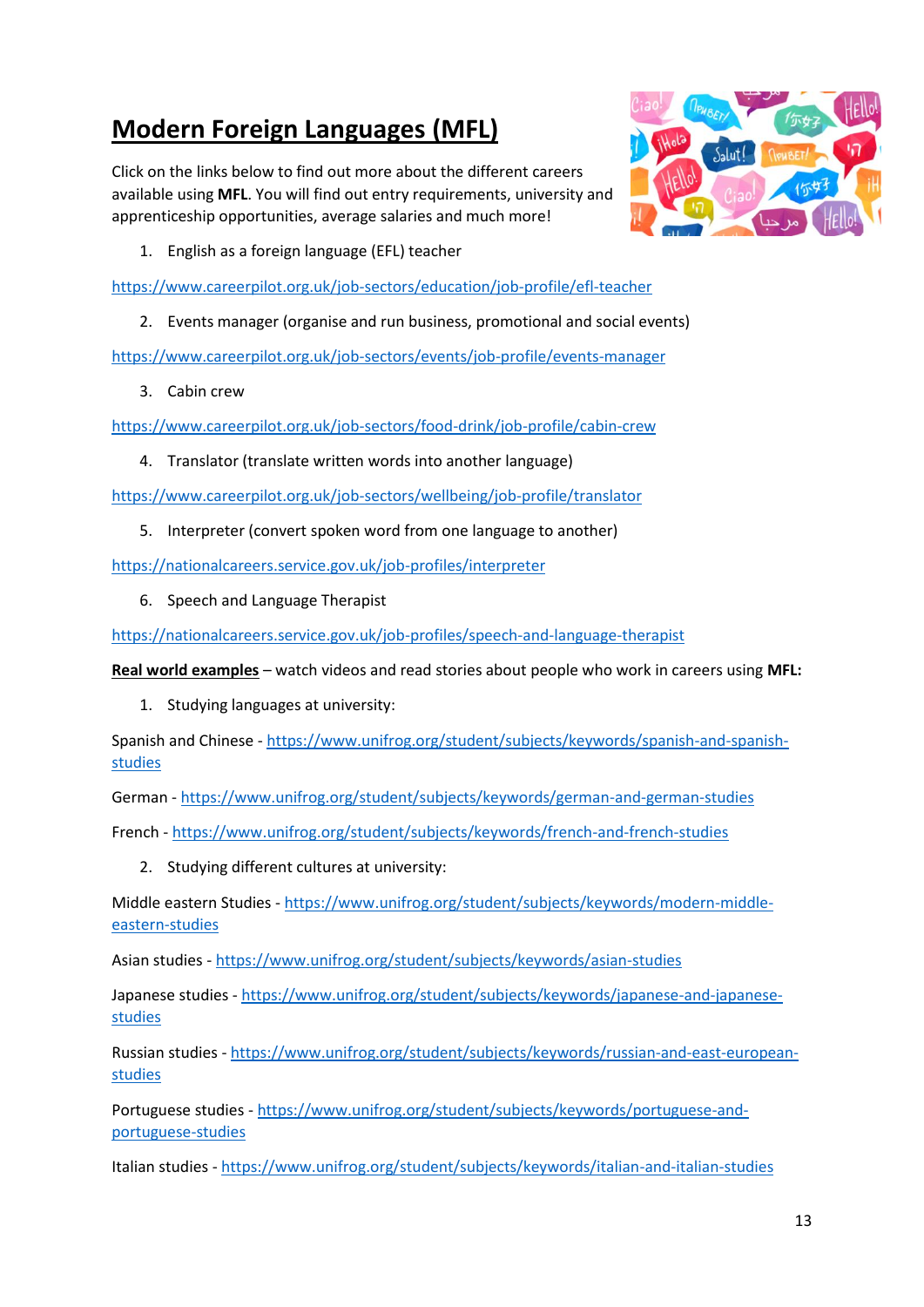#### <span id="page-13-0"></span>**Business**

Click on the links below to find out more about the different careers available using **Business**. You will find out entry requirements, university and apprenticeship opportunities, average salaries and much more!



1. Business Analyst (work with organisations to help them change and improve)

<https://www.careerpilot.org.uk/job-sectors/admin-hr-legal/job-profile/business-analyst>

2. Project Manager (plan and organise people and resources to complete a project on time)

<https://www.careerpilot.org.uk/job-sectors/agriculture/job-profile/business-project-manager>

3. Estate Agent

<https://www.careerpilot.org.uk/job-sectors/sales-marketing/job-profile/estate-agent>

4. Market Researcher

<https://www.careerpilot.org.uk/job-sectors/sales-marketing/job-profile/market-researcher>

5. Retail buyer (choose products for shops to sell)

<https://nationalcareers.service.gov.uk/job-profiles/retail-buyer>

6. Retail merchandiser (make sure goods are on sale at the right price and in the right stores)

<https://nationalcareers.service.gov.uk/job-profiles/retail-merchandiser>

7. Sales Manager (organise, coach and lead teams of sales representatives)

<https://www.careerpilot.org.uk/job-sectors/arts-crafts/job-profile/sales-manager>

8. Social media manager

<https://www.careerpilot.org.uk/job-sectors/social-media/job-profile/social-media-manager>

9. Public Relations Officer (manage the reputation and image of organisations)

<https://www.careerpilot.org.uk/job-sectors/sales-marketing/job-profile/public-relations-officer>

**Real world examples** – watch videos and read stories about people who work in careers using **Business:**

Study public relations at university - [https://www.unifrog.org/student/subjects/keywords/public](https://www.unifrog.org/student/subjects/keywords/public-relations)[relations](https://www.unifrog.org/student/subjects/keywords/public-relations)

Study business management at university <https://www.unifrog.org/student/subjects/keywords/business-and-management>

A marketing manager - <https://www.bbc.co.uk/bitesize/articles/zrtqqp3>

A business development intern - <https://www.bbc.co.uk/bitesize/articles/z47b2sg>

A recruitment apprentice - <https://www.bbc.co.uk/bitesize/articles/zh29hbk>

A corporate social responsibility coordinator - <https://www.bbc.co.uk/bitesize/articles/zm8rhbk>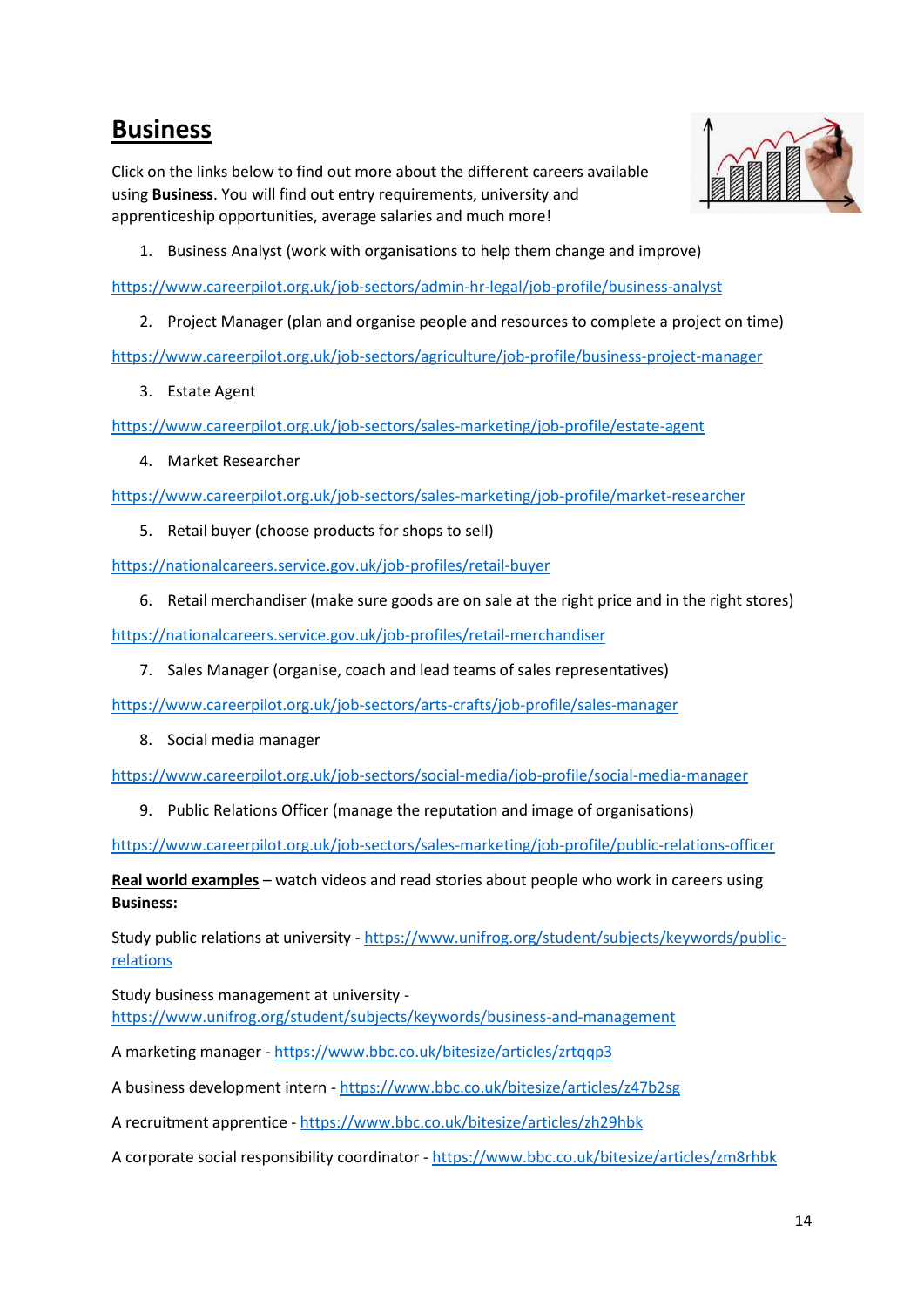# <span id="page-14-0"></span>**Food Technology**

Click on the links below to find out more about the different careers available using **Food Technology**. You will find out entry requirements, university and apprenticeship opportunities, average salaries and much more!



1. Chef

<https://www.careerpilot.org.uk/job-sectors/food-drink/job-profile/chef>

2. Baker

<https://www.careerpilot.org.uk/job-sectors/food-drink/job-profile/baker>

3. Catering Manager

<https://www.careerpilot.org.uk/job-sectors/events/job-profile/catering-manager>

4. Food scientist (develop new food and drink products)

<https://www.careerpilot.org.uk/job-sectors/food-drink/job-profile/food-scientist>

5. Nutritional Therapist (give people advice on diet and nutrition)

<https://nationalcareers.service.gov.uk/job-profiles/nutritional-therapist>

6. Nutritionist (share scientific knowledge on the effects of diet on health and wellbeing)

<https://www.careerpilot.org.uk/job-sectors/medical/job-profile/nutritionist>

**Real world examples** – watch videos and read stories about people who work in careers **using Food Technology:**

Studying Food Manufacturing at university <https://www.unifrog.org/student/subjects/keywords/food-and-beverage-studies>

Studying Nutrition at university - <https://www.unifrog.org/student/subjects/featured/nutrition>

A Head Chef - <https://icould.com/stories/brian-n/>

A sous chef - <https://www.bbc.co.uk/bitesize/articles/zjmct39>

A baker - <https://www.bbc.co.uk/bitesize/articles/zvmjbdm>

A chef and food vlogger - <https://www.bbc.co.uk/bitesize/articles/z4fq382>

A restaurant assistant manager - <https://www.bbc.co.uk/bitesize/articles/z4v7bdm>

Front of house manager - <https://icould.com/stories/nikky-k/>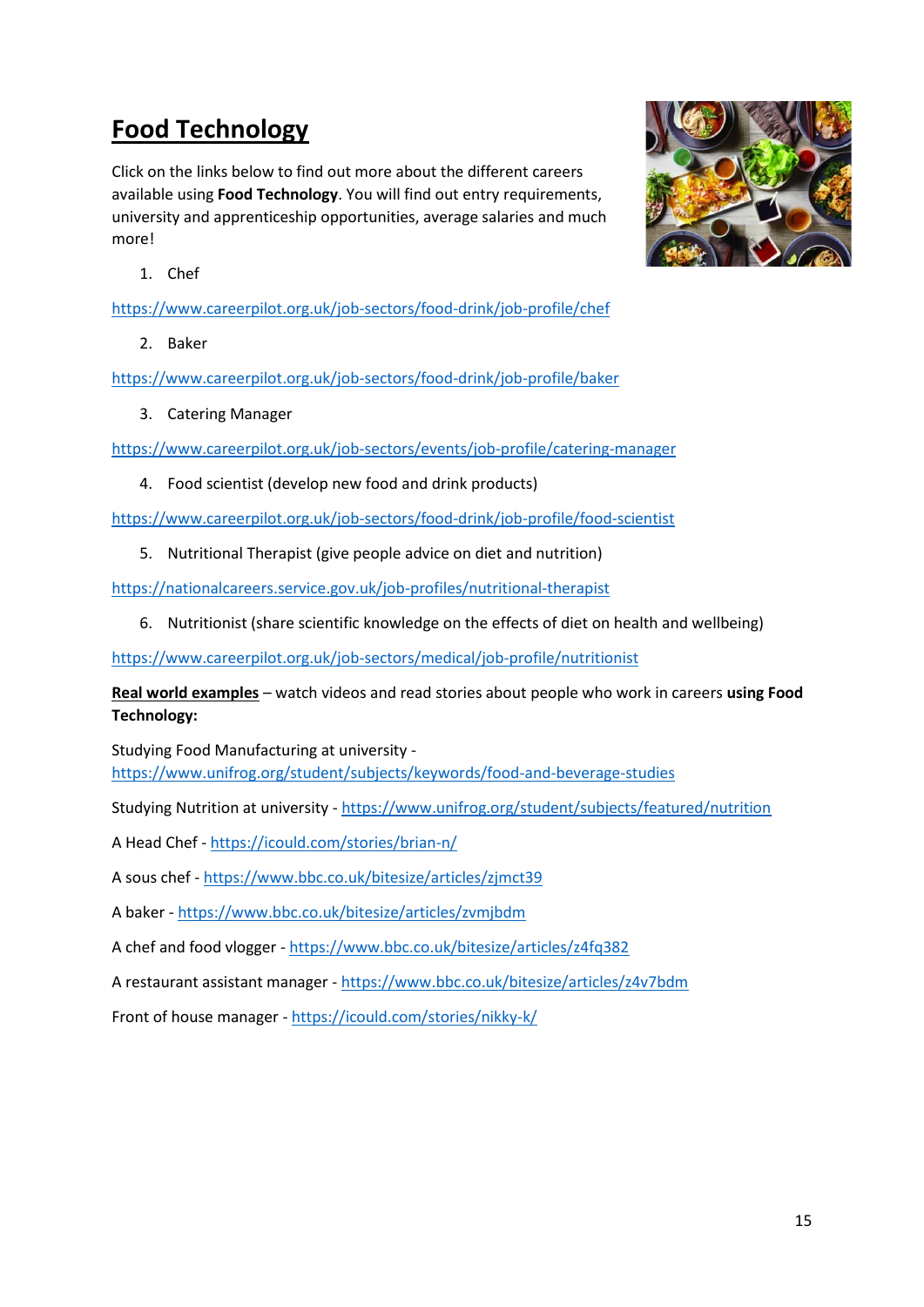#### <span id="page-15-0"></span>**Music**

Click on the links below to find out more about the different careers available using **Music**. You will find out entry requirements, university and apprenticeship opportunities, average salaries and much more!



1. Audio visual technician (operate visual, sound and lighting equipment)

<https://www.careerpilot.org.uk/job-sectors/software-systems/job-profile/audio-visual-technician>

2. Music promotions manager (publicise recording artists)

<https://www.careerpilot.org.uk/job-sectors/sales-marketing/job-profile/music-promotions-manager>

3. Music teacher

<https://www.careerpilot.org.uk/job-sectors/childcare/job-profile/music-teacher>

4. Music therapist

<https://www.careerpilot.org.uk/job-sectors/childcare/job-profile/music-therapist>

5. Studio sound engineer (work in studios and make recordings of music)

<https://www.careerpilot.org.uk/job-sectors/performing-arts/job-profile/studio-sound-engineer>

6. Radio broadcast assistant

<https://www.careerpilot.org.uk/job-sectors/media/job-profile/radio-broadcast-assistant>

**Real world examples** – watch videos and read stories about people who work in careers **Music:**

Study Music at university - <https://www.unifrog.org/student/subjects/keywords/music>

The Head of Talent Acquisition at Universal Music UK <https://www.bbc.co.uk/bitesize/articles/zn3ppg8>

A recording artist (Arlo Parks) - <https://www.bbc.co.uk/bitesize/articles/zj6w96f>

A stage technician - <https://icould.com/stories/joseph-d/>

A music licensing assistant - <https://icould.com/stories/andre-c/>

A music journalist - <https://icould.com/stories/hattie-c/>

A composer - <https://icould.com/stories/suzanne-p-2/>

A music video director - <https://icould.com/stories/emil-n/>

A BBC radio producer - <https://icould.com/stories/julie-s-3/>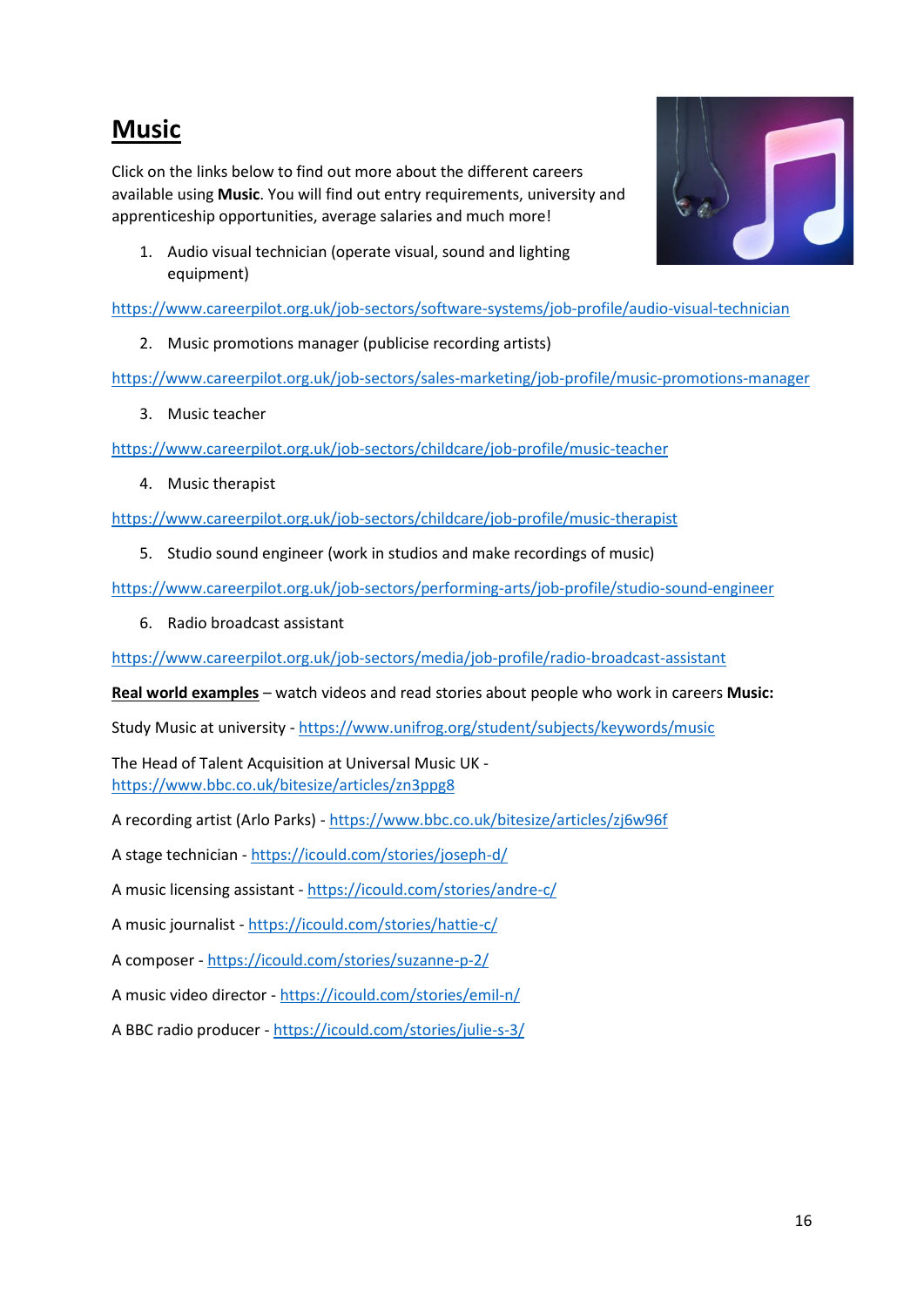# **Physical Education (PE)**

Click on the links below to find out more about the different careers available using **PE**. You will find out entry requirements, university and apprenticeship opportunities, average salaries and much more!

<span id="page-16-0"></span>

1. PE teacher

<https://www.careerpilot.org.uk/job-sectors/education/job-profile/pe-teacher>

2. Personal Trainer

<https://www.careerpilot.org.uk/job-sectors/leisure/job-profile/personal-trainer>

3. Physiotherapist

<https://nationalcareers.service.gov.uk/job-profiles/physiotherapist>

4. Sports and exercise phycologist (work with athletes and teams to improve performance)

<https://www.careerpilot.org.uk/job-sectors/wellbeing/job-profile/sport-and-exercise-psychologist>

5. Sports scientist (use knowledge of how the body works to improve sporting ability)

<https://www.careerpilot.org.uk/job-sectors/sports/job-profile/sports-scientist>

6. Soldier

<https://www.bbc.co.uk/bitesize/articles/z6rjgwx>

7. Firefighter

<https://www.bbc.co.uk/bitesize/articles/z6n3mfr>

8. Sport commentator

<https://www.unifrog.org/student/careers/keywords/sports-commentator>

9. Football referee

<https://nationalcareers.service.gov.uk/job-profiles/football-referee>

**Real world examples** – watch videos and read stories about people who work in careers using **PE:**

Study Sport Science at university - <https://www.unifrog.org/student/subjects/sports/sport-science>

Study Anatomy at university - [https://www.unifrog.org/student/subjects/sports/anatomy](https://www.unifrog.org/student/subjects/sports/anatomy-physiology-pathology-and-kinesiology)[physiology-pathology-and-kinesiology](https://www.unifrog.org/student/subjects/sports/anatomy-physiology-pathology-and-kinesiology)

A Personal Trainer - <https://www.bbc.co.uk/bitesize/articles/z6hqvk7>

A rope access trainee - <https://icould.com/stories/james-m/>

A PE teacher - <https://icould.com/stories/matt-c/>

Sheffield United Marketing Manager - <https://icould.com/stories/sarah-s/>

A football coach - <https://www.bbc.co.uk/bitesize/articles/zhs2bdm>

A physiotherapist - <https://www.bbc.co.uk/bitesize/articles/zr3b7nb>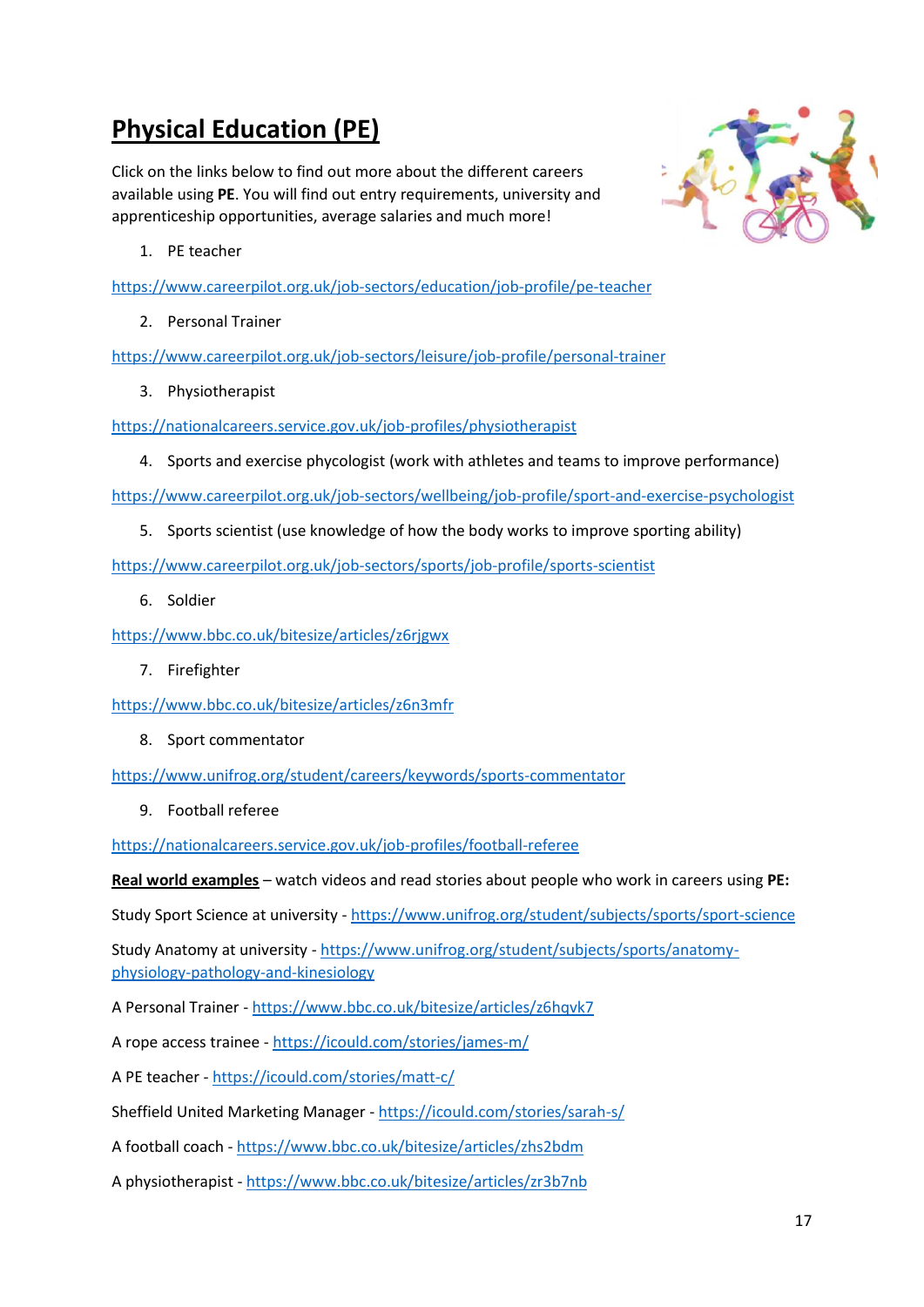# <span id="page-17-0"></span>**Health and Social Care**

Click on the links below to find out more about the different careers available using **Health and Social Care**. You will find out entry requirements, university and apprenticeship opportunities, average salaries and much more!



1. Care worker (help vulnerable people to carry out daily activities)

<https://nationalcareers.service.gov.uk/job-profiles/senior-care-worker>

2. Social worker (help to protect vulnerable children and adults from harm and support people to live independently)

<https://nationalcareers.service.gov.uk/job-profiles/social-worker>

3. Palliative care assistant (provide end of life care and support to patients and their families)

<https://nationalcareers.service.gov.uk/job-profiles/palliative-care-assistant>

4. Occupational care nurse (care for the health and wellbeing of people at work)

<https://nationalcareers.service.gov.uk/job-profiles/occupational-health-nurse>

5. Ambulance care assistant (take patients to and from hospital for appointments)

<https://nationalcareers.service.gov.uk/job-profiles/ambulance-care-assistant>

6. Nanny (work in private homes looking after babies and children)

<https://nationalcareers.service.gov.uk/job-profiles/nanny>

7. Health visitor (work with families in their homes to support a healthy lifestyle and prevent illness)

<https://nationalcareers.service.gov.uk/job-profiles/health-visitor>

8. Nursery Worker (help babies and children up to the age of 5 to develop)

<https://nationalcareers.service.gov.uk/job-profiles/nursery-worker>

9. Nurse

<https://nationalcareers.service.gov.uk/job-profiles/nurse>

**Real world examples** – watch videos and read stories about people who work in careers using **Health and Social Care:**

A nursing associate - <https://icould.com/stories/monica/>

A youth work coordinator - <https://icould.com/stories/gillian-y/>

An occupational therapist - <https://www.bbc.co.uk/bitesize/articles/zd8dnrd>

A paramedic - <https://www.bbc.co.uk/bitesize/articles/zmwsscw>

A care worker - <https://www.bbc.co.uk/bitesize/articles/zkcsd6f>

A nursery worker - <https://www.bbc.co.uk/bitesize/articles/zhynjhv>